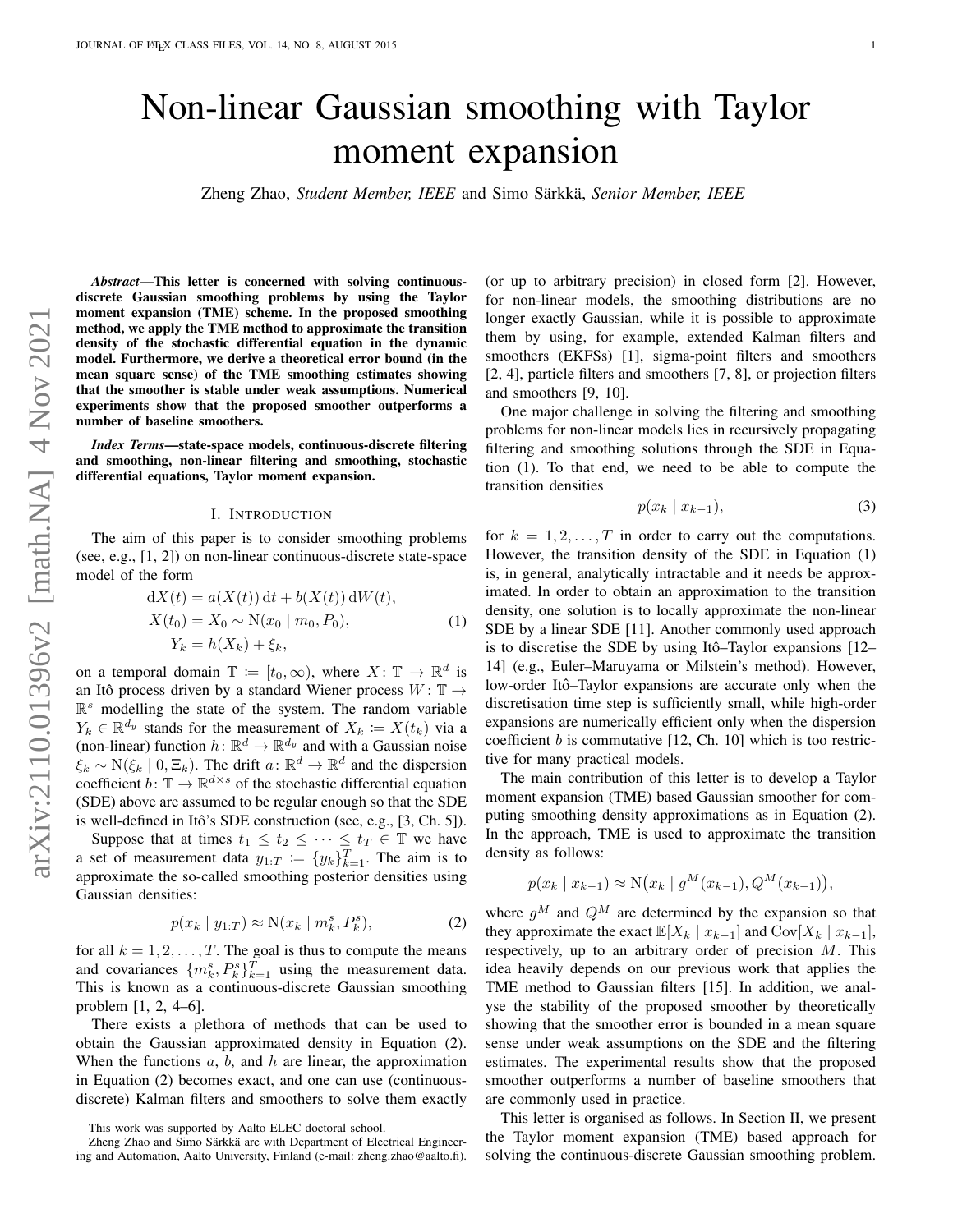In Section [III,](#page-2-0) we derive the error bound for the smoothing estimates. Experimental results are presented in Section [IV,](#page-3-0) followed by conclusions in Section [V.](#page-3-1)

#### <span id="page-1-0"></span>II. TAYLOR MOMENT EXPANSION GAUSSIAN SMOOTHER

Let us suppose that the filtering densities for  $k = 1, 2, \ldots, T$ have already been approximated as Gaussian  $p(x_k | y_{1:k}) \approx$  $N(x_k | m_{k,n}^f P_k^f)$ , where the means and covariance are given by  ${m_k^f, P_k^f}_{k=1}^T$ . These approximations can be computed with many different Gaussian filters (e.g., EKFs or sigma-point filters) [\[13,](#page-4-13) [15](#page-4-12)[–18\]](#page-4-14). To be able to implement the standard nonlinear Gaussian smoother (see, e.g., [\[4,](#page-4-3) [19\]](#page-4-15)) for the problem, we need to be able to compute the following quantities:

<span id="page-1-3"></span>
$$
\int x_{k+1} p(x_{k+1} | y_{1:k}) dx_{k+1}
$$
\n
$$
\approx \int g(x_k) N(x_k | m_k^f, P_k^f) dx_k := m_{k+1}^{-},
$$
\n
$$
\int x_{k+1} x_{k+1}^{\mathsf{T}} p(x_{k+1} | y_{1:k}) dx_{k+1} - m_{k+1}^{\mathsf{T}} (m_{k+1}^{\mathsf{T}})^{\mathsf{T}}
$$
\n
$$
\approx \int \left( Q(x_k) + g(x_k) (g(x_k))^{\mathsf{T}} \right) N(x_k | m_k^f, P_k^f) dx_k
$$
\n
$$
- m_{k+1}^{\mathsf{T}} (m_{k+1}^{\mathsf{T}})^{\mathsf{T}} := P_{k+1}^{-},
$$

and

$$
\int x_k x_{k+1}^{\mathsf{T}} p(x_{k+1} | x_k) p(x_k | y_{1:k}) dx_k dx_{k+1} \n- m_k^f (m_{k+1}^{\mathsf{T}})^{\mathsf{T}} \n\approx \int x_k (g(x_k))^{\mathsf{T}} N(x_k | m_k^f, P_k^f) dx_k - m_k^f (m_{k+1}^{\mathsf{T}})^{\mathsf{T}} \n:= D_{k+1},
$$

where  $g(x_k) := \mathbb{E}[X_{k+1} | x_k]$  and  $Q(x_k) := \text{Cov}[X_{k+1} | x_k].$ Methods for approximating the functions/expectations  $g$  and  $Q$  include, for example, SDE linearisations [\[11\]](#page-4-9) or Itô–Taylor expansions (see Sec. [I\)](#page-0-2). In the following, we show how to use the Taylor moment expansion (TME) method [\[15\]](#page-4-12) to approximate these quantities.

Consider a target function  $\phi \in C^{2(M+1)}(\mathbb{R}^d;\mathbb{R})$ , where  $C^M(\mathbb{R}^d;\mathbb{R})$  denotes the space of  $2(M + 1)$  times continuously differentiable functions mapping from  $\mathbb{R}^d$  to  $\mathbb{R}$ . Suppose that the SDE coefficients  $a \in C^M(\mathbb{R}^d; \mathbb{R}^d)$  and  $b \in C^M(\mathbb{R}^d; \mathbb{R}^{d \times s})$  are M times differentiable. It is shown by [\[15,](#page-4-12) [20,](#page-4-16) [21\]](#page-4-17) that for every  $t \ge s \in \mathbb{T}$ ,

$$
\mathbb{E}[\phi(X(t)) \mid x_s] = \sum_{r=0}^{M} \frac{(t-s)^r}{r!} \mathcal{A}^r \phi(x_s) + R_{\phi}^M(t, s, x_s),
$$

where operator  $\mathcal A$  is defined by ( $\nabla$  and H denote gradient and Hessian, respectively)

$$
\mathcal{A}\phi(x) = (\nabla_x \phi(x))^\mathsf{T} a(x) + \frac{1}{2} \operatorname{tr} (b(x) b(x)^\mathsf{T} \mathsf{H}_x \phi(x)),
$$

and the remainder is given by

$$
R_{\phi}^{M}(t,s,x_s) = \int_{s}^{t} \int_{s}^{\tau_1} \cdots \int_{s}^{\tau_M} \mathbb{E}\left[\mathcal{A}^{M+1} \phi(X(\tau)) \mid x_s\right] d\tau.
$$

The remainder above is in general intractable, hence, we usually discard it in order to compute the TME numerically. If we do so, the differentiability conditions for  $\phi$  and the SDE coefficients are then reduced to 2 M and  $M - 1$ , respectively.

Therefore, by choosing the identity function  $\phi^{\text{I}}(x) = x \in$  $\mathbb{R}^d$ , we can form an Mth order TME approximation to g by

$$
g(x_k) \approx \sum_{r=0}^{M} \frac{1}{r!} \mathcal{A}^r \phi^{\mathrm{I}}(x_k) (t_{k+1} - t_k)^r := g^M(x_k),
$$

where  $A$  is applied elementwise for any vector/matrix-valued target function. As for the covariance function  $Q$ , we need to introduce  $\phi^{\text{II}}(x) = x x^{\text{T}} \in \mathbb{R}^{d \times d}$ . Based on this, one possible approximation to  $Q$  is [\[15\]](#page-4-12)

$$
Q(x_k) \approx \sum_{r=1}^{M} \frac{1}{r!} \Phi_r(x_k) (t_{k+1} - t_k)^r := Q^M(x_k),
$$

where

$$
\Phi_r(x_k) = \mathcal{A}^r \phi^{\mathrm{II}}(x_k) - \sum_{k=0}^r \binom{r}{k} \mathcal{A}^k \phi^{\mathrm{I}}(x_s) \big(\mathcal{A}^{r-k} \phi^{\mathrm{I}}(x_s)\big)^{\mathrm{T}}.
$$

Remark 1. *There is a fundamental difference between EKFSs and TME in the use of Taylor expansion. In EKFSs, the Taylor expansion is taken on the SDE coefficients, while in TME, the expansion is taken on the expectations (e.g., mean or covariance) with respect to the SDE distribution.*

Putting together all the results above, we define the TME Gaussian smoother in the following algorithm.

<span id="page-1-1"></span>Algorithm 2 (TME-M Gaussian smoother). *Let*  $\{m_k^f, P_k^f\}_{k=1}^T$  *be a collection of filtering means and covariances. The TME Gaussian smoother obtains*  ${m_k^s, P_k^s}_{k=1}^{T-1}$  by recursively computing

$$
m_{k+1}^- = \int g^M(x_k) N(x_k \mid m_k^f, P_k^f) dx_k,
$$
  
\n
$$
P_{k+1}^- = \int \left( Q^M(x_k) + g^M(x_k) (g^M(x_k))^T \right)
$$
  
\n
$$
\times N(x_k \mid m_k^f, P_k^f) dx_k - m_{k+1}^-(m_{k+1}^-)^T,
$$
  
\n
$$
D_{k+1} = \int x_k (g^M(x_k))^T N(x_k \mid m_k^f, P_k^f) dx_k
$$
  
\n
$$
-m_k^f (m_{k+1}^-)^T,
$$
  
\n
$$
G_k = D_{k+1} (P_{k+1}^-)^{-1},
$$
  
\n
$$
m_k^s = m_k^f + G_k (m_{k+1}^s - m_{k+1}^-),
$$
  
\n
$$
P_k^s = P_k^f + G_k (P_{k+1}^s - P_{k+1}^-) G_k^T,
$$

*for*  $k = T - 1, T - 2, \ldots, 1$ *. The recursion should be started* from  $m_T^s := m_T^f$  and  $P_T^s := P_T^f$  at  $k = T$ .

Sigma-point methods (e.g., unscented transform [\[22\]](#page-4-18), Gauss–Hermite [\[17\]](#page-4-19), spherical cubature [\[13\]](#page-4-13), or sparse-grid quadratures [\[23,](#page-4-20) [24\]](#page-4-21)) can be used to numerically approximate the expectations in Algorithm [2.](#page-1-1) Specifically, for any integrand  $z \colon \mathbb{R}^d \to \mathbb{R}^n$ , the sigma-point methods approximate Gaussian integrals of the form  $\int z(x) N(x | m, P) dx$  by

<span id="page-1-2"></span>
$$
S_{m,P}(z) := \sum_{i=1}^{K} w_i \, z(\chi^i_{m,P}),\tag{5}
$$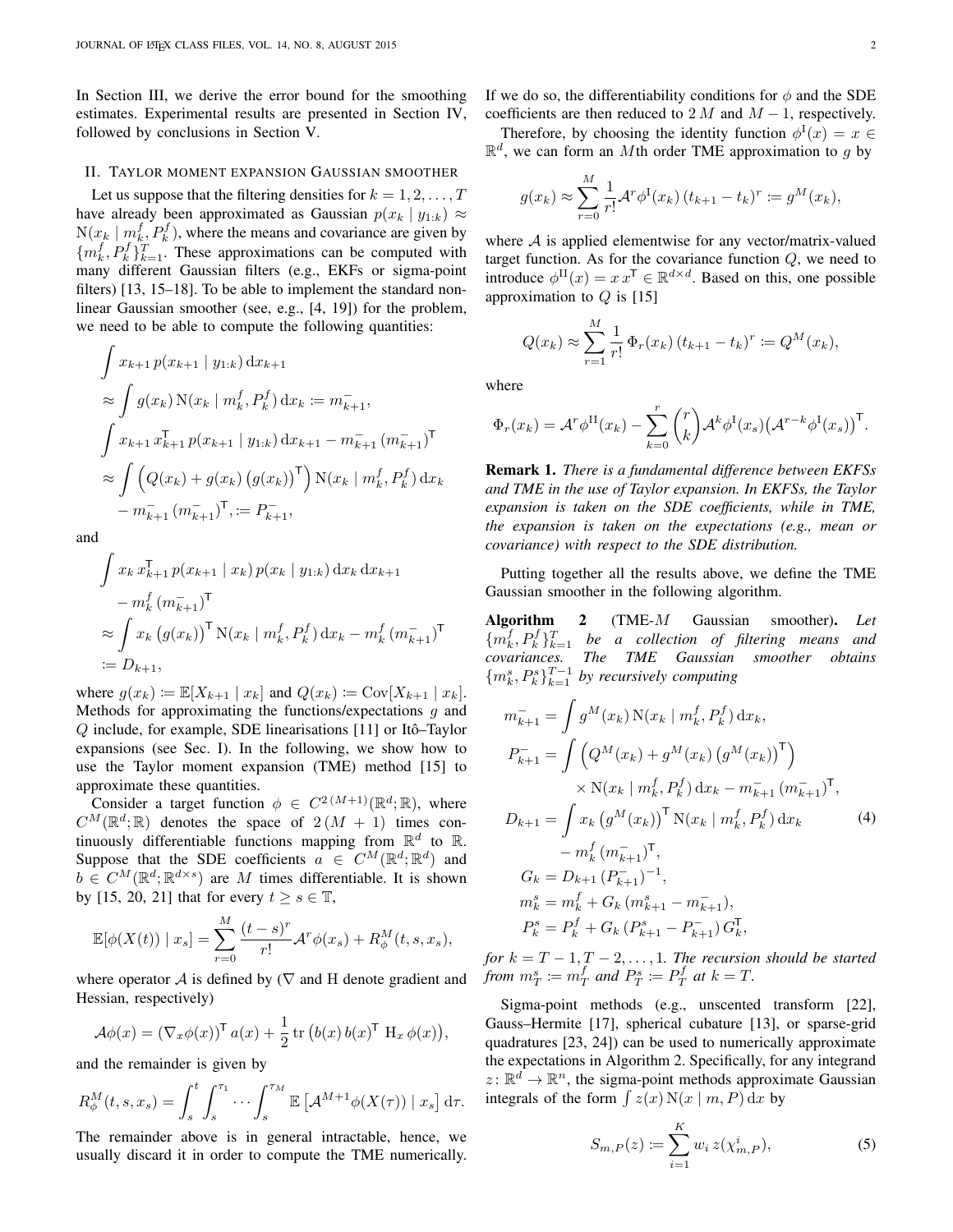where  $\{ \chi_{m,P}^i := m + \sqrt{P} \beta_i \}_{i=1}^K$  are the integration nodes, and  $\{w_i \geq 0\}_{i=1}^K$  are the associated weights of the nodes. We can define *sigma-point TME Gaussian smoothers* as methods where the integrals in Algorithm [\(2\)](#page-1-1) are computed via Equation [\(5\)](#page-1-2).

## III. STABILITY ANALYSIS

<span id="page-2-0"></span>The (sigma-point) TME Gaussian smoother defined via Algorithm [2](#page-1-1) is not exact smoother due to the errors introduced by the Gaussian approximations, TME approximations, and numerical integrations. Because these errors accumulate in time, it is important to analyse if the TME smoother is stable in the sense that the mean square error is finite:

<span id="page-2-1"></span>
$$
\sup_{T\geq 1} \max_{1\leq k\leq T} \mathbb{E}\left[\|X_k - m_k^s\|_2^2\right] < \infty,\tag{6}
$$

where  $\|\cdot\|_2$  stands for the Euclidean and spectral norms for vectors and matrices, respectively. Please note that  $m_k^s$  indeed depends on  $T$ , hence, the error above is a function of both  $k$ and  $T$ . The Equation [\(6\)](#page-2-1) essentially means that the smoothing errors are bounded over  $k$  for every number of measurements  $T \geq 1$ .

We show that as long as the filter is stable and the SDE coefficients are suitably regular, then the smoother is stable. In addition, the concluded result is independent of the choice of the measurement model in Equation [\(1\)](#page-0-1). We use the following assumptions in order to obtain the main result in Theorem [6.](#page-2-2)

<span id="page-2-3"></span>**Assumption 3** (Stable filtering). *There exist*  $c_f(k)$  and  $c_P > 0$ *such that*

$$
\mathbb{E}\left[\|X_k - m_k^f\|_2^2\right] \le c_f(k) < \infty,
$$

*for all*  $k \geq 1$ *, and that*  $\sup_{k \geq 1} \text{tr}(P_k^f) \leq c_P < \infty$  *almost surely.*

<span id="page-2-4"></span>**Assumption 4** (System regularity). *There exists*  $c_S > 0$  *such that*

$$
||g^M(x) - S_{m,P}(g^M)||_2^2 \le ||\nabla_x g^M(x)||_2^2 ||x - m||_2^2 + c_S \operatorname{tr}(P),
$$

*for all*  $x \in \mathbb{R}^d$ ,  $m \in \mathbb{R}^d$ , and  $P \in \mathbb{R}^{d \times d}$ . *Furthermore*,  $\sup_{x\in\mathbb{R}^d} \|\nabla_x g^M(x)\|_2^2 \leq c_g$ , and  $\lambda_{\min}(Q^M(x)) \geq c_Q > 0$ , *where*  $\lambda_{\min}$  *denotes the minimum eigenvalue.* 

<span id="page-2-5"></span>**Assumption 5.** There exists 
$$
\bar{c}
$$
 such that  $\sup_{k\geq 1} \mathbb{E} \left[ ||m_{k+1}^f - S_{m_k^f, P_k^f}(g^M)||_2^2 \right] \leq \bar{c} < \infty$ .

Assumption [3](#page-2-3) ensures that the filter result is stable. This is necessary for ensuring stable smoothing, as the smoother takes the filtering result as input and produces the smoothing results by amending the filtering results. It is also worth noting that Assumption [3](#page-2-3) is based on the standard definitions of stable filters (see, e.g., [\[15,](#page-4-12) [16,](#page-4-22) [25–](#page-4-23)[28\]](#page-4-24) for the definitions, and models and filters that suffice the stability assumptions).

Assumption [4](#page-2-4) ensures that the sigma-point integration of the TME approximant  $g^M$  does not deviate significantly from  $g^M$ with respect to a Lipschitz constant  $c_q$ . This is a commonly used assumption in analysing the stability of sigma-point filters [\[28,](#page-4-24) Assump. 4.1]. In addition, Assumption [4](#page-2-4) requires the TME covariance approximant  $Q^M$  to be strictly positive definite. The Beneš model  $[15]$  is an example that verifies Assumption [4,](#page-2-4) where  $a(x) = \tanh(x)$  and  $b = 1$ .

Assumption [5](#page-2-5) says that the distances between the sigmapoint mean predictions and the filtering means are uniformly bounded. In other words, the sigma-point mean prediction of  $m_k^f$  produced by Algorithm [2](#page-1-1) should stay around  $m_{k+1}^f$  for all  $k \geq 1$ . This assumption is needed because the residual between  $m_k^f$  and  $m_{k+1}^f$  is the key in producing  $m_k^s$ . Moreover, we argue that it is hard to relax this assumption unless Algorithm [2](#page-1-1) is aware how the filtering means are obtained (i.e., the relationship between  $m_k^f$  and  $m_{k+1}^f$  is not known by the algorithm).

<span id="page-2-2"></span>**Theorem 6.** Let  $c_G := c_P^2 c_\chi (c_g + c_S) / c_Q^2$ , where  $\sqrt{c_\chi} \coloneqq$  $\sum_{i=1}^{K} w_i ||\beta_i||_2$ . Suppose that Assumptions [3,](#page-2-3) [4,](#page-2-4) and [5](#page-2-5) are satisfied, and that  $2 c_G < 1$ . Then Algorithm [2](#page-1-1) with the sigma*point integration in Equation* [\(5\)](#page-1-2) *is such that*

$$
\mathbb{E} [||X_k - m_k^s||_2^2] \n\leq \begin{cases} c_f(T), & k = T, \\ 2(c_f(T-1) + c_G \bar{c}), & k = T - 1, \\ 2c_f(k) + \left(\frac{4c_G}{1 - 2c_G} + (2c_G)^{T-k}\right) \bar{c}, & 1 \leq k \leq T - 2. \end{cases}
$$

*Proof.* When  $k = T$ , by definition  $m_T^s := m_T^f$ , we recover the filtering bound  $c_f(T)$  at T. When  $k \leq T - 1$ , by expanding Equation [\(4\)](#page-1-3) we arrive at

$$
X_k - m_k^s = X_k - m_k^f - G_k \left( m_{k+1}^s - m_{k+1}^- \right), \tag{7}
$$

and hence,

$$
\mathbb{E}\left[\|X_k - m_k^s\|_2^2\right] \leq 2\left(c_f(k) + \mathbb{E}\left[\|G_k\|_2^2 \|m_{k+1}^s - m_{k+1}^-\|_2^2\right]\right).
$$

By Assumptions [3](#page-2-3) to [5](#page-2-5) and triangle inequalities, we have that almost surely

 $||G_k||_2^2$ 

$$
= \left\| S_{m_k^f, P_k^f} \left( (x - m_k^f) \left( g^M(x) - m_{k+1}^- \right)^{\mathsf{T}} \right) (P_{k+1}^-)^{-1} \right\|_2^2
$$
  
\n
$$
= \left\| \sum_{i=1}^K w_i \left( \sqrt{P_k^f} \beta_i \left( g^M(\chi_{m_k^f, P_k^f}^i) - m_{k+1}^- \right)^{\mathsf{T}} \right) (P_{k+1}^-)^{-1} \right\|_2^2
$$
  
\n
$$
\leq \left( \sum_{i=1}^K w_i \left\| \sqrt{P_k^f} \beta_i \left( g^M(\chi_{m_k^f, P_k^f}^i) - m_{k+1}^- \right)^{\mathsf{T}} \right\|_2 \right)^2 / c_Q^2
$$
  
\n
$$
\leq c_P c_\chi \left( c_g \, c_P + c_S \, c_P \right) / c_Q^2 = c_G,
$$

and that

$$
\label{eq:21} \begin{split} &\mathbb{E}\left[\|m_{k+1}^s-m_{k+1}^-\|_2^2\right] \\ &=\mathbb{E}\left[\|m_{k+1}^f-m_{k+1}^+ + G_{k+1}\left(m_{k+2}^s-m_{k+2}^-\right)\|_2^2\right] \\ &\leq 2\,\overline{c} + 2\,c_G\,\,\mathbb{E}\left[\|m_{k+2}^s-m_{k+2}^-\|_2^2\right], \end{split}
$$

when  $k \leq T-2$ . We can expand the recursion of  $\mathbb{E} \left[ \left\| m_{k+1}^s - \right\| \right]$  $m_{k+1}^- \|^2_2$  up to  $\|m_T^s - m_T^-\|^2_2$  and get

$$
\mathbb{E}\left[\|m_{k+1}^s - m_{k+1}^-\|_2^2\right] \le 2\bar{c}\sum_{j=0}^{T-k-2} (2\,c_G)^j + (2\,c_G)^{T-k-1}\,\bar{c}.
$$

Since  $c_G < \frac{1}{2}$ , we have  $\sum_{j=0}^{T-k-2} (2 c_G)^j < \frac{1}{1-2 c_G}$ . By putting together all the bounds above, we conclude the result.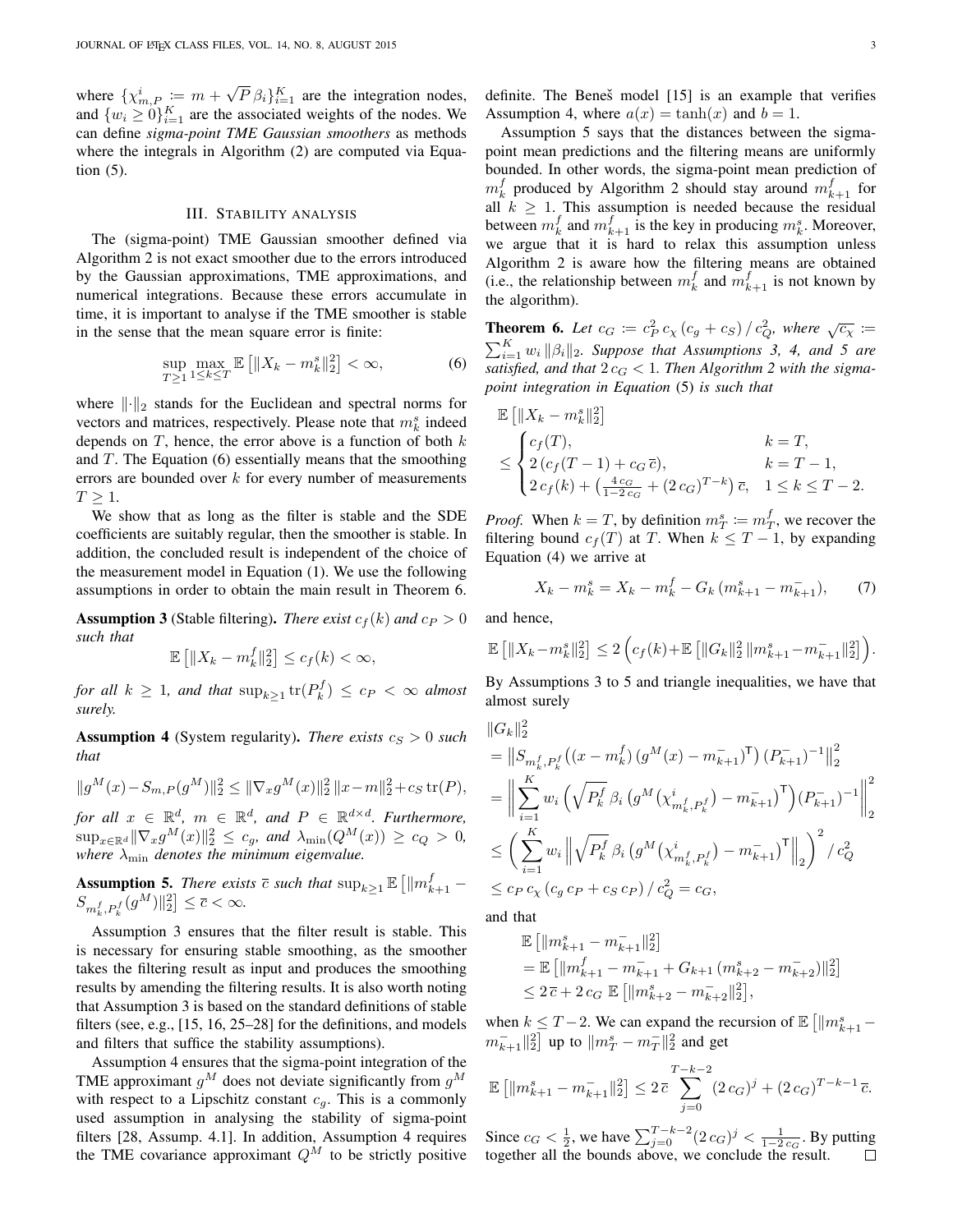<span id="page-3-3"></span>Table I RMSES (IN MEAN AND STANDARD DEVIATION) OF THE SMOOTHING ESTIMATES IN COMBINATIONS OF DIFFERENT FILTERS AND SMOOTHERS. BOLD NUMBERS REPRESENT THE BEST IN EACH OF THEIR ROWS.

| RMSE (std.) |                      | EKS-RK4                                    | <b>GHS</b>                               |                                        |                                           |
|-------------|----------------------|--------------------------------------------|------------------------------------------|----------------------------------------|-------------------------------------------|
|             |                      |                                            | EМ                                       | TME-2                                  | TME-3                                     |
| EKF-RK4     |                      | 18.05 (4.34)                               | 4.86 $(0.68)$                            | 6.23(1.10)                             | 6.18(1.10)                                |
| <b>GHF</b>  | EМ<br>TME-2<br>TME-3 | 14.43 (3.52)<br>10.27(2.04)<br>10.15(1.93) | 5.02(0.77)<br>5.78 (0.99)<br>5.76 (0.97) | 4.93(0.85)<br>3.95(0.53)<br>3.98(0.53) | 4.82 $(0.83)$<br>3.94(0.53)<br>3.92(0.52) |

Theorem [6](#page-2-2) shows that the TME smoother in Algorithm [2](#page-1-1) has a contractive (in polynomial rate) error bound (provided that the filtering error  $c_f(k)$  has a finite bound). In other words, the error  $X_k - m_k^s$  is an asymptotically stable process [\[29,](#page-4-25) Def. 2]. This concludes Equation [\(6\)](#page-2-1).

# IV. EXPERIMENTS

<span id="page-3-0"></span>In this section, we test the TME smoother defined in Algorithm [2](#page-1-1) on a simulated model and compare it against other commonly used baseline smoothers<sup>[1](#page-3-2)</sup>. The test model we choose here is a Lorenz '63 system [\[30,](#page-4-26) [31\]](#page-4-27) defined by

$$
d\begin{bmatrix} X^1(t) \\ X^2(t) \\ X^3(t) \end{bmatrix} = \begin{bmatrix} \kappa (X^2(t) - X^1(t)) \\ X^1(t) (\lambda - X^3(t)) - X^2(t) \\ X^1(t) X^2(t) - \mu X^3(t) \end{bmatrix} + \sigma dW(t),
$$
  
\n
$$
Y_k = X^1(t_k) + \xi_k, \quad \xi_k \sim N(0, 2),
$$

where  $\kappa = 10$ ,  $\lambda = 28$ ,  $\mu = 2$ ,  $\sigma = 5$ , and W is a three-dimensional standard Wiener process with a unit spectral density. This model is considered challenging for non-linear filters and smoothers because making accurate predictions from its SDE can be hard [\[32\]](#page-4-28). We simulate (numerical) ground truth trajectories and their measurements uniformly at 100 time instants 0.02, 0.04, . . . , 2 s using 10, 000 Euler– Maruyama integration steps between each measurement.

In order to verify the efficacy of TME smoothers, we run combinations of commonly used filters and smoothers. These include a continuous-discrete extended Kalman filter (EKF-RK4) and smoother (EKS-RK4) with 4th order Runge–Kutta integration [\[2,](#page-4-1) Alg. 10.35], and 3rd order Gauss–Hermite sigma-point filters (GHFs) and smoothers (GHSs). In particular, we compare TMEs (in orders 2 and 3) against the Euler– Maruyama (EM) scheme in GHFs and GHSs in order to show the benefits of using the TME scheme in sigma-point Gaussian smoothing.

We evaluate the performance of the smoothers by computing their root mean square errors (RMSEs) with respect to the simulated true trajectories. The means and standard deviations of the RMSEs are computed from 1, 000 independent Monte Carlo (MC) simulations of the model and runs of the smoothers.

The RMSE results are shown in Table [I.](#page-3-3) We see that for all filters (except EKF-RK4), the smoothers that use the TME scheme have the best mean RMESs and lowest standard



<span id="page-3-4"></span>Figure 1. MC estimates of  $\mathbb{E}\left[\|X_k - m_k^s\|_2^2\right]$ . Shaded area stand for the 0.95 confidence interval of the MC samples.

deviations, followed by EM and EKS. Moreover, the 3rd order TME results in better RMSEs compared to those of the 2nd order TME. The combination of EKF-RK4 and EKS-RK4 is found to be the worst, while the smoother that uses EM turns out to be the best under the EKF-RK4 filter.

In order to verify the stability analysis in Theorem [6,](#page-2-2) we estimate the error bound  $\mathbb{E} \left[ \left\| X_k - m_k^s \right\|_2^2 \right]$  of the TME-2 filter and smoother by using 10,000 MC runs. Since  $c_G$  is a reciprocal of  $c_Q^2$ , we hereby check if the error bound tends to be contractive as  $c_Q$  increases. This is done by tuning the  $\sigma$  of the test model, as  $c_Q$  is lower bounded by  $\sigma^2$ .

The error bounds with two different  $\sigma$  settings are shown in Figure [1.](#page-3-4) We see that when  $\sigma = 0.2$  is small (i.e.,  $c_Q$  is small and  $c_G$  is large) the error bound increases as k approaches to one. On the contrary, the error bound becomes contractive as k goes to one when  $\sigma = 15$  is large (i.e.,  $c_Q$  is large and  $c_G$  is small). This numerical result verifies the property of the theoretical error bound in Theorem [6](#page-2-2) which shows that the bound is indeed increasing and contractive (as  $k \to 1$ ) when the smoothing gain bound  $c_Q$  is sufficiently large and small, respectively.

### V. CONCLUSION

<span id="page-3-1"></span>We have proposed a Taylor moment expansion (TME) based Gaussian smoother for non-linear continuous-discrete statespace models. The key is to use TME to approximate the statistical properties (i.e., mean and covariance) of SDEs, resulting in asymptotically exact propagation of Gaussian smoothing estimates through the SDEs. Moreover, we have theoretically analysed the stability of the proposed TME smoothers, showing that the smoothers are stable if their preceding filtering procedures are stable and the SDE satisfies certain weak assumptions. The numerical experiments verify that the proposed TME smoothers outperform a number of commonly used smoothers, and that the theoretical error bound matches its numerical estimates in a Monte Carlo experiment.

<span id="page-3-2"></span><sup>&</sup>lt;sup>1</sup>The implementation codes (in both Python and Matlab) of the experiments can be found at [https://github.com/zgbkdlm/tmefs.](https://github.com/zgbkdlm/tmefs)